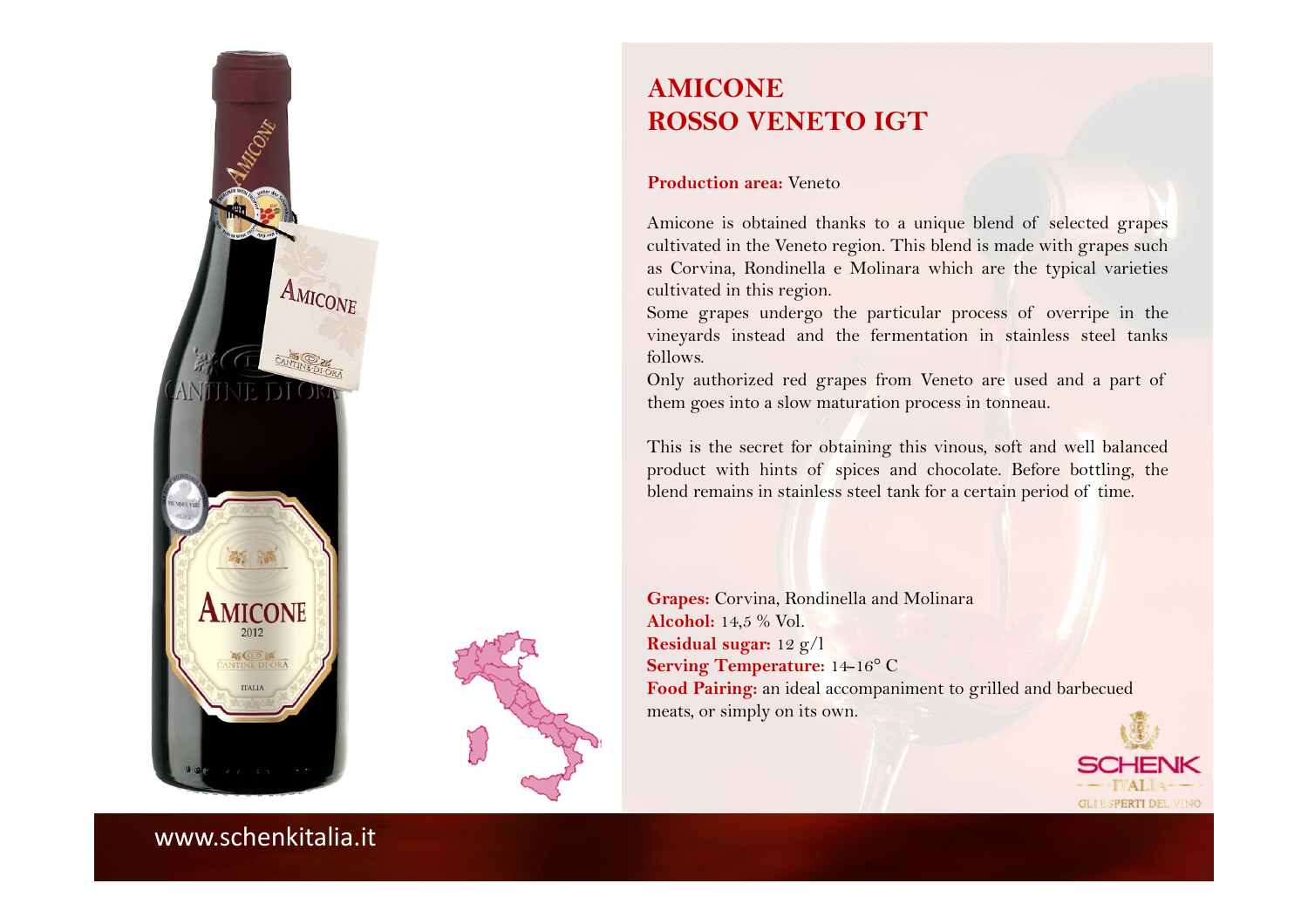



## **AMICONECORVINA VERONA IGT**

#### **Production area:** Veneto

The grapes are grown and selected in the northeast area of Verona, and hand-picked at the beginning of autumn. 100% of Corvina grapes are dried, means that undergo the wellknown drying process called *appassimento* which consists in placing the grapes in special boxes in a room equipped with ventilator that is able to maintain a constant temperature and humidity, losing 35% of their weight but retaining and enhancing their unique flavors and aromas.

When the alcohol reaches  $15^{\circ}$  vol., the grapes are softly pressed and vinified in stainless steel at controlled temperature. 50% of the wine is aged in French barrique for 6-8 months, the other part remains in steel.

The excellent result is a 13.5° vol with a natural residual sugar of approx. 6  $g/l$ , soft and full-bodied in mouth with a complex bouquet of mature red berries and delicate hints of vanilla. The winemaker' s dream.

**Grapes:** Corvina **Alcohol:** 13,5 % Vol. **Residual sugar:** <sup>6</sup> g/l **Serving Temperature:** 14-16° C Food Pairing: perfect with red meats and game or with savory and mature cheese.

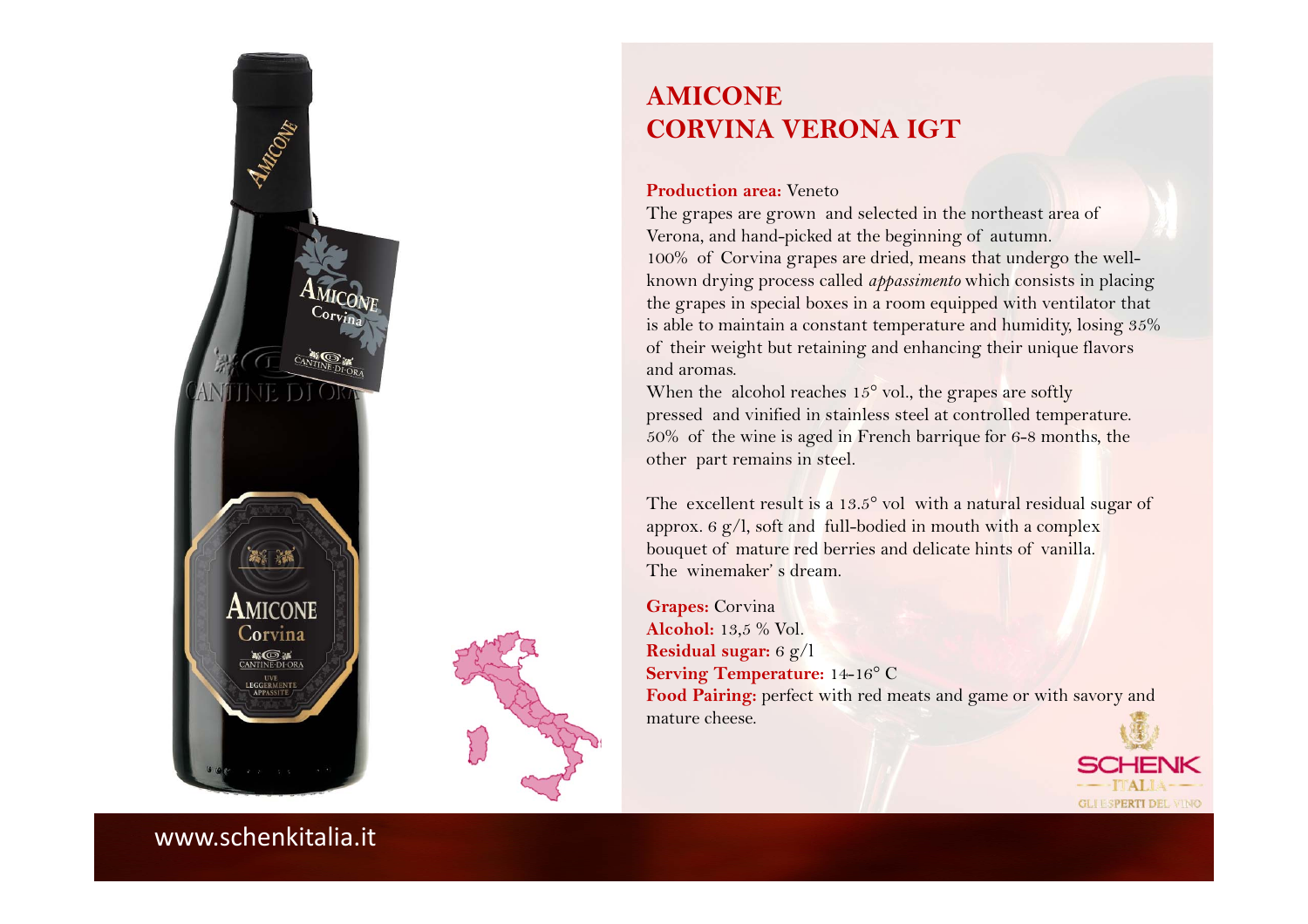



# **CANTINE DI ORAVALPOLICELLA SUP. DOC RIPASSO**

#### **Production area:** Veneto

This wine is made using the Ripasso technique, meaning that the wine undergoes a second amceration on pomace obtained from crushing grapes that have been left to dry with the intention of making Amarone.

This method enhances the body of this wine, its color and extract, giving it spicy and fruity nuances.

Suitable for a long ageing in casks and an additional ageing in bottle for a few months.

Round, full-bodied, structured and and with a high alcoholic strenght.

A wine with an intense ruby red color, a bouquet with hints of cherry and berries. Round and full taste.

**Grapes:** Corvina, Corvinone, Rondinella **Alcohol:** 15% Vol.**Residual sugar:** 9g/l **Serving Temperature:** 18-20° C **Food Pairing:** Excellent with grilled and roast meat